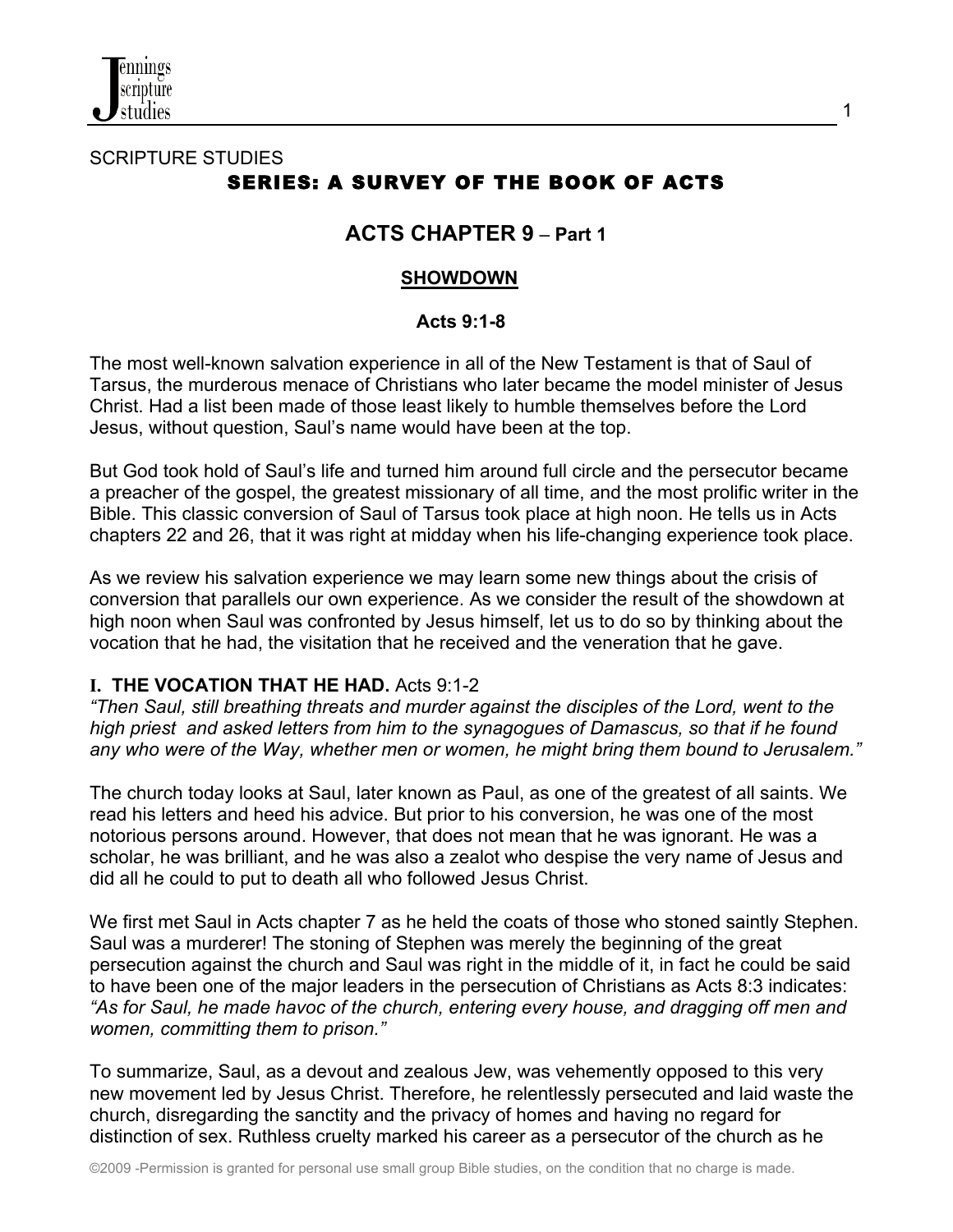dashed forward, fiercely determined to pursue and persecute the church where ever it might take root and this is how we find Saul the day he met Jesus Christ as he journeyed toward Damascus.

You may be saying, "Well, I wasn't that bad a sinner before I was saved." That may have been true, as far as outward actions were concerned, but every sinner at heart is a rebel against God. *"And you, who once were alienated and enemies in your mind by wicked works, yet now He has reconciled…."* (Colossians 1:21) All are sinners by birth, nature, choice and practice. *"There is none righteous, no, not one."* (Rom.3:10) One has to be a sinner to qualify as a candidate for God's grace salvation. Saul received God's salvation, have you?

### **II. THE VISITATION THAT HE RECEIVED.** Acts 9:3-6

While Saul was tracking down the followers of the Lord Jesus, the Lord was tracking him down and waiting for just the right moment to confront him and that moment came at high noon. Notice the word *"suddenly"* in verse 3.

That is the way it often happens -- God does things suddenly. Recall the visitation you received from the Lord that led to your salvation. Perhaps you were listening to a sermon when suddenly you were smitten with conviction; or you were listening to a song that pierced your conscience; or perhaps you were reading the Bible or a Scripture portion and the Holy Spirit spoke to you very forcefully.

I remember a young man in our community, where I was pastor of a church, who was cutting a Christmas tree in the forest when he suddenly became aware of his need to receive the Christ of Christmas as his Savior and he did so right there. While pastor of another church in another community I received a telephone call at two o'clock on a Monday morning. A gentleman who had been in the Sunday services at church had heard something that disturbed him. He could not sleep and had gone out to burn trash in a barrel – at 2:00 in the morning! He saw the flames of the fire leaping up and suddenly he realized that he needed his sins forgiven or he would spend eternity in hell where the fire never ceases to burn. He phoned me to tell me of his decision. Suddenly, unexpectedly, God confronts us as He did Saul.

As Saul with a band of soldiers journeyed from Jerusalem to Damascus, which was a seven to eight day journey on foot, he was suddenly enveloped in a heavenly light and beheld a glorious figure surrounded by blinding radiance. What did Saul do? Acts 9:4 tells us that *"he fell to the earth."* Saul beheld the vision glorious and heard the voice grand!

*"Then he fell to the ground, and heard a voice saying to him, "Saul, Saul, why are you persecuting Me?" And he said, "Who are You, Lord?" Then the Lord said, "I am Jesus, whom you are persecuting. It is hard for you to kick against the goads."* (Acts 9:4–5)

The sight and the sound caused Saul and the soldiers with him to fall to the ground, shaken and quivering with awe and wonder. Saul, crouching upon the ground, shuttered at the majesty and magnitude of the voice that said, *"Saul, Saul, why are you persecuting me?"* There was authority and judgment in that voice. With trembling voice, Saul replied, *"Who are*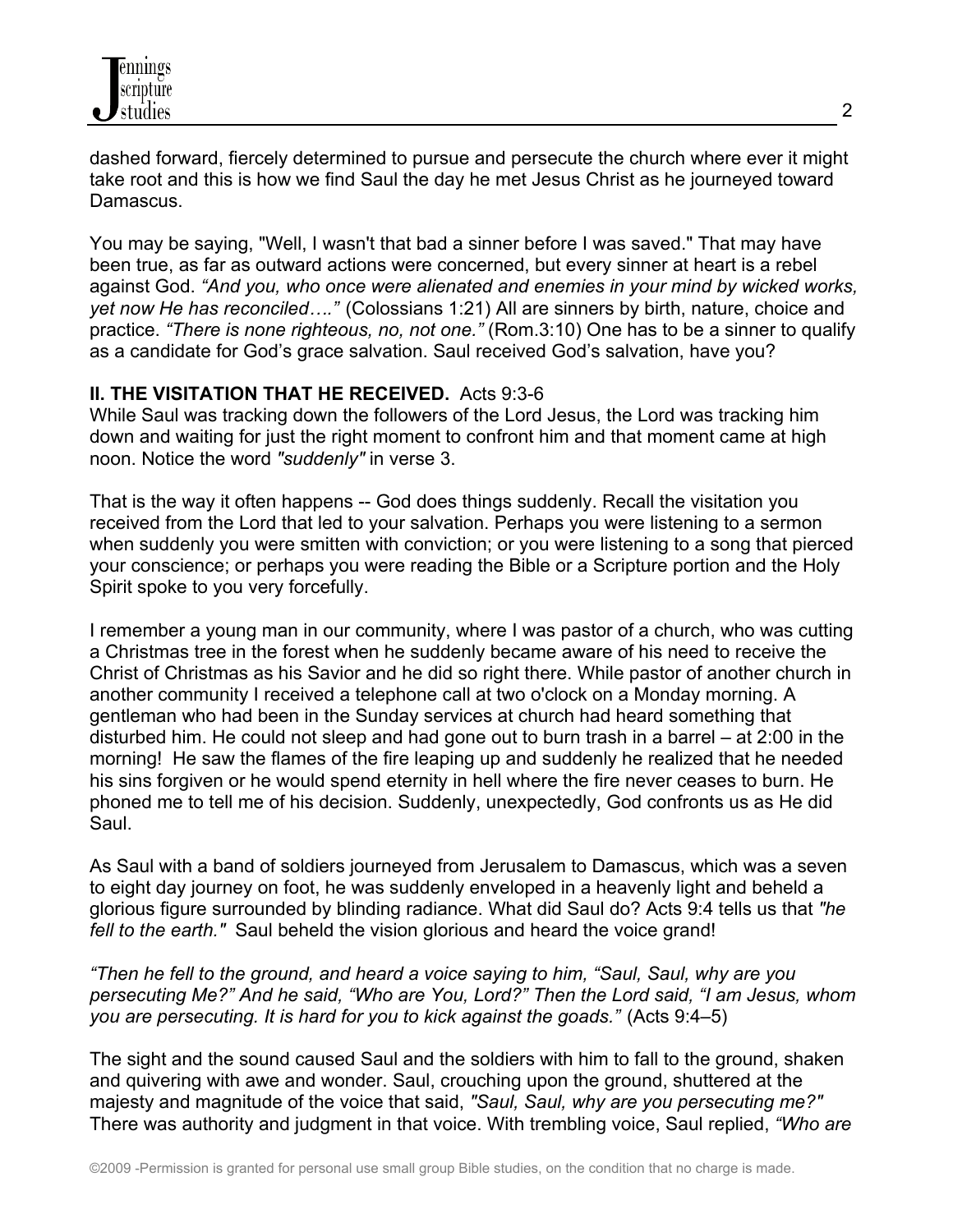*you, Lord?"* The answer came which he would never forget: *"I am Jesus whom you are persecuting."*

Up to this point Saul thought he was persecuting Christians, but now he was made aware that he was actually persecuting Jesus Christ instead! What a surprise that must have been. These Christians were right after all -- Jesus was alive! Saul learned that day that Christ and Christ's people are one. He realized that day the truth of Matthew 25:40 *"Inasmuch as you have done it unto one of the least of these my brethren, you have done it unto me."*

Every shackle that he had fastened upon the wrists and ankles of the Christians, he had fastened upon Jesus Christ! Every flogging that he had given a Christian, he had given Jesus! Every time he had jailed a Christian, he had jailed Jesus! Every stone that was thrown at Stephen was thrown at Jesus Christ! Is it any wonder that Saul later declared, *"I am less than the least of Saints"* and *"the chief of sinners"?*

Have you been guilty of injuring a brother or sister Christian by acts of unkindness, by wounding words? Saul repented of his mistreatment of Christians and consequently, of injuring Jesus as well. Have you?

### **III.THE VENERATION THAT HE GAVE.**

*"He fell to the earth…." (v.4)* And he said, *"Lord." (v.5)*

Falling to the ground, the once proud and unyielding Saul now hears himself spoken to by the One he had sought to resist, but when face to face with deity there is no argument. The antagonism is gone. All of the hatred and vengeance in his zealous heart melted. This fiery inquisitor had met the force irresistible and yield he must! Therefore, prostrate and overwhelmed, he surrendered and trembling with astonishment said, *"Lord, what do you want me to do?"*

He had bowed and acknowledged Jesus Christ as his Savior and Lord -- something all must do eventually. Later he wrote in his letter to the Philippian church: *"At the name of Jesus every knee shall bow of things in heaven, of things in earth and things under the earth; and that every tongue should confess that Jesus Christ is Lord to the glory of God the father."* (Phil. 2:11)

There is no doubt that from this moment onward, Saul was a changed man. No longer was he a religious policemen incarcerating Christians; he was a redeemed preacher enlisting and encouraging Christians.

**Illustration:** Lord Lyttleton was a British lawyer who was convinced that Saul had faked his conversion. He said that Saul had acted out his salvation experience in order to call attention to himself and ensnare Christians.

Lyttleton believed that if he could discredit Saul's conversion the remainder of the New Testament would be worthless. Therefore, he made an exhaustive study of Saul's life in order to accomplish his objective. The results of his research are given in his book, "Observations on the Conversion and Apostleship of St. Paul."

©2009 -Permission is granted for personal use small group Bible studies, on the condition that no charge is made.